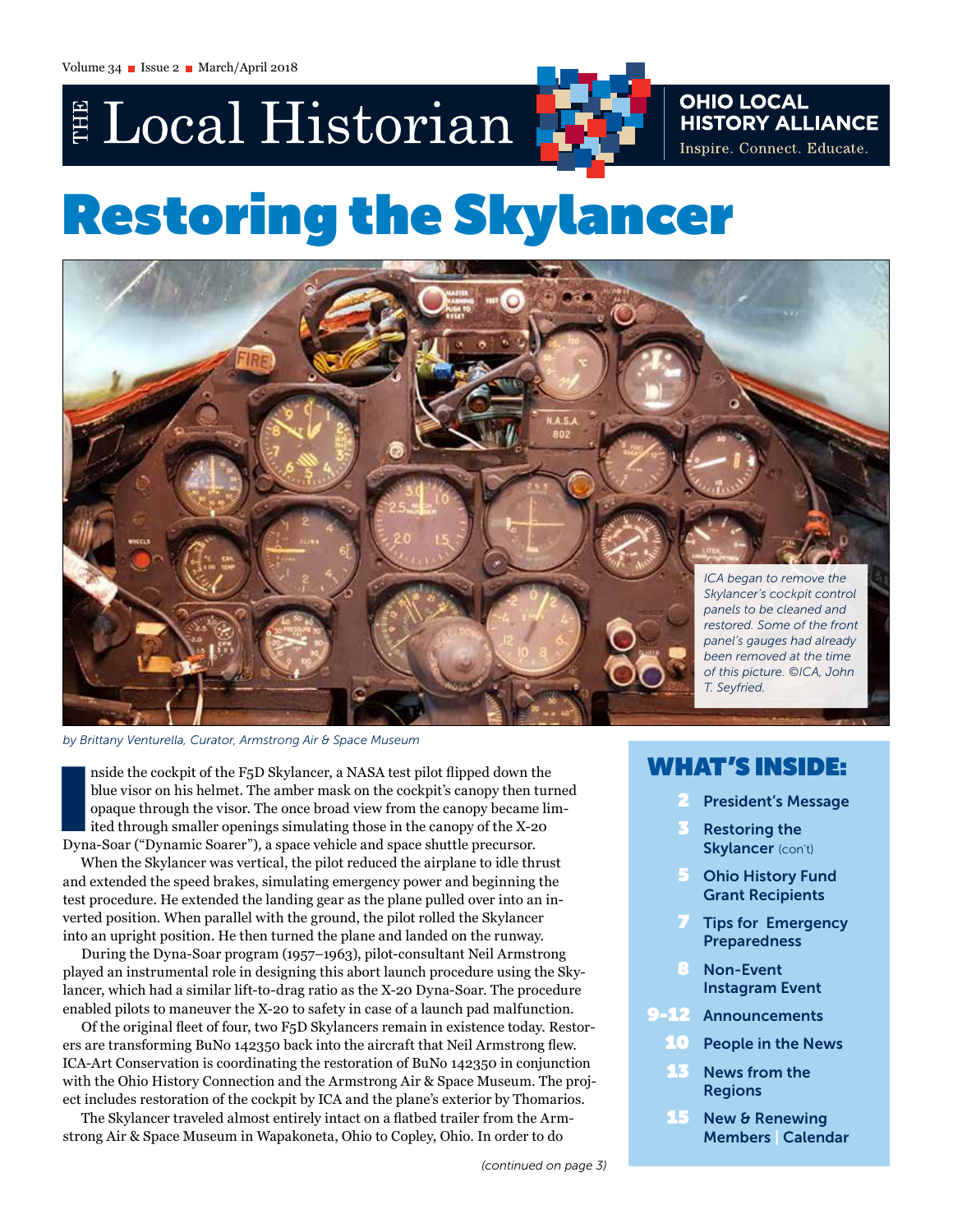## President's Message:

*Spring is almost here! Not only will spring bring us warmer weather (hopefully), it will also bring us "March Madness" and the new baseball season*—*two of my favorite sporting events. More importantly, for many of our organizations spring will bring local students to our museums! Those of us fortunate enough to have students come to our facilities know spring can be hectic with schools trying to schedule field trips after their state testing and before the end of the school year. While it may make this time of the year a little chaotic for us, we* 

*also know how rewarding it is to have young people tour our museum and get excited about history. Just read some of the thank you letters they write!*

*Our museums are a great asset and educational resource for our schools and students. Local history can be a difficult subject to teach since very few places have a textbook from which students can learn. However, museums can provide an immersive and interactive "classroom" for students to discover their local history.* 

*I have several school teachers in my family so the educational role muse-*

*ums can and should have in our communities is something I feel is of great importance and is one our primary responsibilities. I'm sure many of you feel the same way. So here is to another fun and educational spring of working with our schools and youth.*

#### **Todd McCormick**

President, Ohio Local History Alliance Curator/Director, Logan County Historical Society (937) 593-7557 [tmccormick@loganhistory.org](mailto:tmccormick@loganhistory.org)

## 2017 Board Members Ohio Local History Alliance

#### **President**

**Todd McCormick,** Curator/Director Logan County Historical Society, Bellefontaine (937) 593-7557 *[tmccormick@loganhistory.org](mailto:tmccormick%40loganhistory.org?subject=) [www.loganhistory.org](http://www.loganhistory.org)*

#### **1st Vice President**

**Wendy Zucal,** Executive Director Dennison Railroad Depot Museum, Dennison (740) 922-6776 *[director@dennisondepot.org](mailto:director%40dennisondepot.org?subject=) [dennisondepot.org](http://dennisondepot.org)*

#### **2nd Vice President**

**Leann Rich,** Manager of Education & External Relations Mahoning Valley Historical Society Youngstown (330) 743-2589 *[lrich@mahoninghistory.org](mailto:lrich%40mahoninghistory.org?subject=) [www.mahoninghistory.org](http://www.mahoninghistory.org)*

**Secretary Ruth Brindle,** Co-Director Main Street Wilmington *[ruth.m.brindle@gmail.com](mailto:ruth.m.brindle%40gmail.com?subject=)*

#### **Treasurer**

**Kathleen Fernandez,** Historian and Museum Consultant, North Canton *[kathyfernandez@neo.rr.com](mailto:kathyfernandez%40neo.rr.com?subject=)*

#### **Trustees-At-Large**

**Jack Blosser**, Fort Ancient Earthworks and Nature Preserve, Oregonia (513)932-4421 *[Jblosser@fortancient.org](mailto:Jblosser@fortancient.org) [www.fortancient.org](http://www.fortancient.org)*

**Gary Levitt,** Director Museum of Postal History, Delphos (419) 303-5482 *[mphdelphos@gmail.com](mailto:mphdelphos%40gmail.com?subject=) [www.postalhistorymuseum.org](mailto:www.postalhistorymuseum.org?subject=)*

**Timothy Daley,** Executive Director, Cuyahoga County Soldiers' and Sailors' Monument, Cleveland (216) 621-3746 *[tdaley@cuyahogacounty.us](mailto:tdaley@cuyahogacounty.us) [www.soldiersandsailors.com](http://www.soldiersandsailors.com)*

#### **Immediate Past-President Beth Weinhardt,** Local History

Coordinator Westerville Public Library, Westerville (614) 259-5028 *[bweinhar@westervillelibrary.org](mailto:www.mahoninghistory.org?subject=) [westervillelibrary.org/local-history](http://westervillelibrary.org/local-history)*

#### **Ex-Officio (Executive Secretary)**

**Dr. Betsy Hedler,** Partnerships Coordinator, Local History Services Ohio History Connection, Columbus (614) 297-2538 *[ehedler@ohiohistory.org](mailto:ehedler%40ohiohistory.org?subject=) [www.ohiohistory.org](http://www.ohiohistory.org)*

#### **Region 1**

**Richard Witteborg**, Curator of Exhibits Andrew L. Tuttle Museum, Defiance (419) 784-1907 *[witteborg@hotmail.com](mailto:witteborg%40hotmail.com?subject=) [cityofdefiance.com/tuttle-museum/](http://cityofdefiance.com/tuttle-museum/)*

**Pat Smith,** Director Allen County Museum & Historical Society, Lima (419) 222-9426 [psmith1@wcoil.com](mailto:psmith1%40wcoil.com?subject=) *[www.allencountymuseum.org](http://www.allencountymuseum.org)* 

#### **Region 2**

**Mike Wilson** Morrow County Historical Society (567) 231-8709 *[mikewilson60@yahoo.com](mailto:mikewilson60%40yahoo.com?subject=)* **Gene Smith,** Curator of Museums Clyde Museum and McPherson House, Castalia

*[historian2769@gmail.com](mailto:historian2769%40gmail.com%0D?subject=)*

#### **Region 3**

**Rebecca Urban** Peninsula Foundation, Peninsula (330) 657-2528 *[rurban@peninsulahistory.org](mailto:rurban%40peninsulahistory.org?subject=)* **Greg Palumbo,** Director Lakewood Historical Society, Lakewood (216) 221-7343 *[director@lakewoodhistory.org](mailto:director%40lakewoodhistory.org%0D?subject=)*

**Region 4 Melissa Karman,** Director The Sutliff Museum, Warren (330) 395-6575 *[melissa.karman@sutliffmuseum.org](mailto:melissa.karman%40sutliffmuseum.org?subject=)  [www.sutliffmuseum.org](http://www.sutliffmuseum.org)* **Lae'l Hughes-Watkins,** University Archivist Kent State University, Kent [lhughesw@kent.edu](mailto:lhughesw%40kent.edu?subject=) *[www.library.kent.edu/page/10300](http://www.library.kent.edu/page/10300)*

#### **Region 5**

**Christy Davis,** Registrar Pro Football Hall of Fame, Canton (330) 588-3616 *[Christy.Davis@ProFootballHOF.com](mailto:Christy.Davis%40ProFootballHOF.com?subject=)  [www.ProFootballHOF.com](http://www.ProFootballHOF.com)*

**Kelly Kuhn-Engstrom,** Director. Curator. Sugarcreek Information Center. Alpine Hills Museum, Sugarcreek (330) 852-4113 *[alpinehillsmuseum@yahoo.com](mailto:alpinehillsmuseum%40yahoo.com?subject=) [alpinehills.webstarts.com/](http://alpinehills.webstarts.com)*

#### **Region 6**

**Leslie Blankenship,** Trustee Franklinton Historical Society, Columbus (614) 527-1957 *[lblanken@att.net](mailto:lblanken%40att.net?subject=)* 

**Leslie Wagner,** Historian The Dawes Arboretum, Newark 740-323-2355 x 1256 *[lmwagner@dawesarb.org](mailto:lmwagner%40dawesarb.org%0A?subject=) [dawesarb.org/](http://dawesarb.org)*

#### **Region 7**

**Melissa Shaw,** Curator, Collections Management Division National Museum of the United States Air Force, Wright-Patterson AFB (937) 255-8839 *[melissa.shaw@us.af.mil](mailto:melissa.shaw%40us.af.mil?subject=) [www.nationalmuseum.af.mil/](http://www.nationalmuseum.af.mil/)*

**Natalie Fritz,** Curator of Library and Archives Clark County Historical Society, Springfield 937-324-0657; x234 *[nataliemfritz3@gmail.com](mailto:nataliemfritz3%40gmail.com?subject=)*

#### **Region 8**

**Ed Creighton** Friends of White Water Shaker Village, Hamilton (513) 756-1515 *[ercmorgans@juno.com](mailto:ercmorgans%40juno.com?subject=)* **Terrie Puckett** Grailville, Loveland (513) 683-2340 *[tpuckett@grailville.org](mailto:tpuckett%40grailville.org?subject=) [www.grailville.org/](http://www.grailville.org)*

#### **Region 9**

**Jessica Cyders,** Curator Southeast Ohio History Center, Athens (740) 592-2280 *[jessica@athenshistory.org](mailto:jessica%40athenshistory.org?subject=) [athenshistory.org](http://athenshistory.org)*

**Megan Malone,** Director Lillian E. Jones Museum, Jackson (740) 286-2556 *[director@jonesmuseum.com](mailto:director%40jonesmuseum.com?subject=) [www.jonesmuseum.com](http://www.jonesmuseum.com)*

#### **Region 10**

**Jim Geyer,** Director for Museums Muskingum County History, Zanesville (740) 454-9500 *[phsomc@sbcglobal.net](mailto:phsomc%40sbcglobal.net?subject=) [www.muskingumhistory.org](http://www.muskingumhistory.org)*

**Judy Robinson,** Trustee Noble County Historical Society Caldwell (740) 732-2654 *[jackie.l.robinson@frontier.com](mailto:jackie.l.robinson%40frontier.com?subject=) [www.rootsweb.ancestry.](http://www.rootsweb.ancestry.com/~ohnoble/histsoc.htm) [com/~ohnoble/histsoc.htm](http://www.rootsweb.ancestry.com/~ohnoble/histsoc.htm)*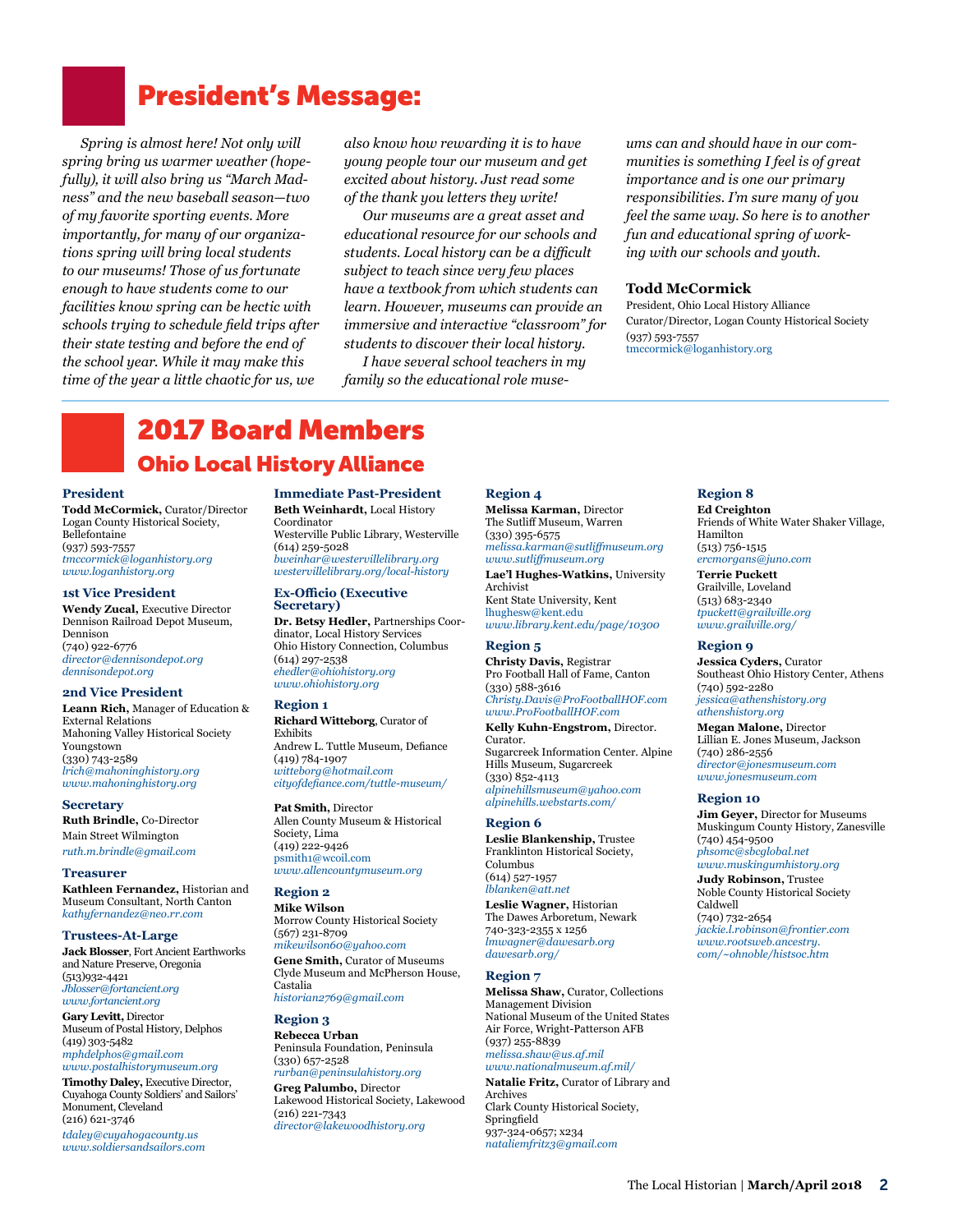

*BuNo 142350 was lifted onto a flatbed trailer by a crane on the morning of September 11, 2017.*



*The moving team, including Thomarios and ICA, slid ethafoam between the frame and the Skylancer's wing to provide padding for the wings and prevent any possible abrasions from the support frame.* 



*Thomarios cut a metal mount, freeing the Skylancer from its place on the platform on September 11, 2017. The crane's straps, placed through the channel on the custom-made frame, supported the plane.*

this, the airplane's physical preparation for its move began a week before. The plane had to be short enough to fit under overpasses and be thin enough to fit on the road. Thomarios' team designed and hand-crafted a steel frame to support the Skylancer through transit and the restoration process. They removed the top piece of the tail's vertical stabilizer; tail bumper cover; and radome, the nose cone that held the plane's radar antenna. Originally designed for a naval aircraft carrier, the plane's wing tips and outboard elevons, used for controlling the aircraft's pitch and roll, manually folded up.

Reminiscent of how BuNo 142350 arrived at the Armstrong Air & Space Museum forty-five years ago, the moving team lifted the Skylancer from its mount using a crane and placed it upon the trailer on September 11, 2017. The next day, an entourage of highway patrol and moving personnel escorted the plane to Copley, where ICA and Thomarios continue to restore the Skylancer.

BuNo 142350 looks very different six months into the



*After being placed on the flatbed trailer, the Skylancer is almost ready for its journey to Copley, OH.*

restoration. Thomarios removed almost all of the old paint on the Skylancer and cleaned the interior. Several paint layers appeared that spanned the history of the aircraft. With this discovery, restorers will be able to match the original colors used while Armstrong flew the Skylancer. The airplane will return to its designation as "NASA 213" with dark orange and white paint, potentially indicative of its use as an experimental aircraft. NASA designated the plane to be "NASA 802" towards the end of its career, particularly during its participation in the Lifting Bodies program.

Through stripping the paint on the fiberglass radome, Thomarios discovered a patch that caused a bump in the rounded cone-shaped surface. The radome may have been patched after uninstalling a camera or another instrument while in use as a test plane. Thomarios stabilized the fiberglass by wrapping the radome in a fiberglass cloth. The original patch was kept to maintain the aircraft's history.

*(continued on page 4)*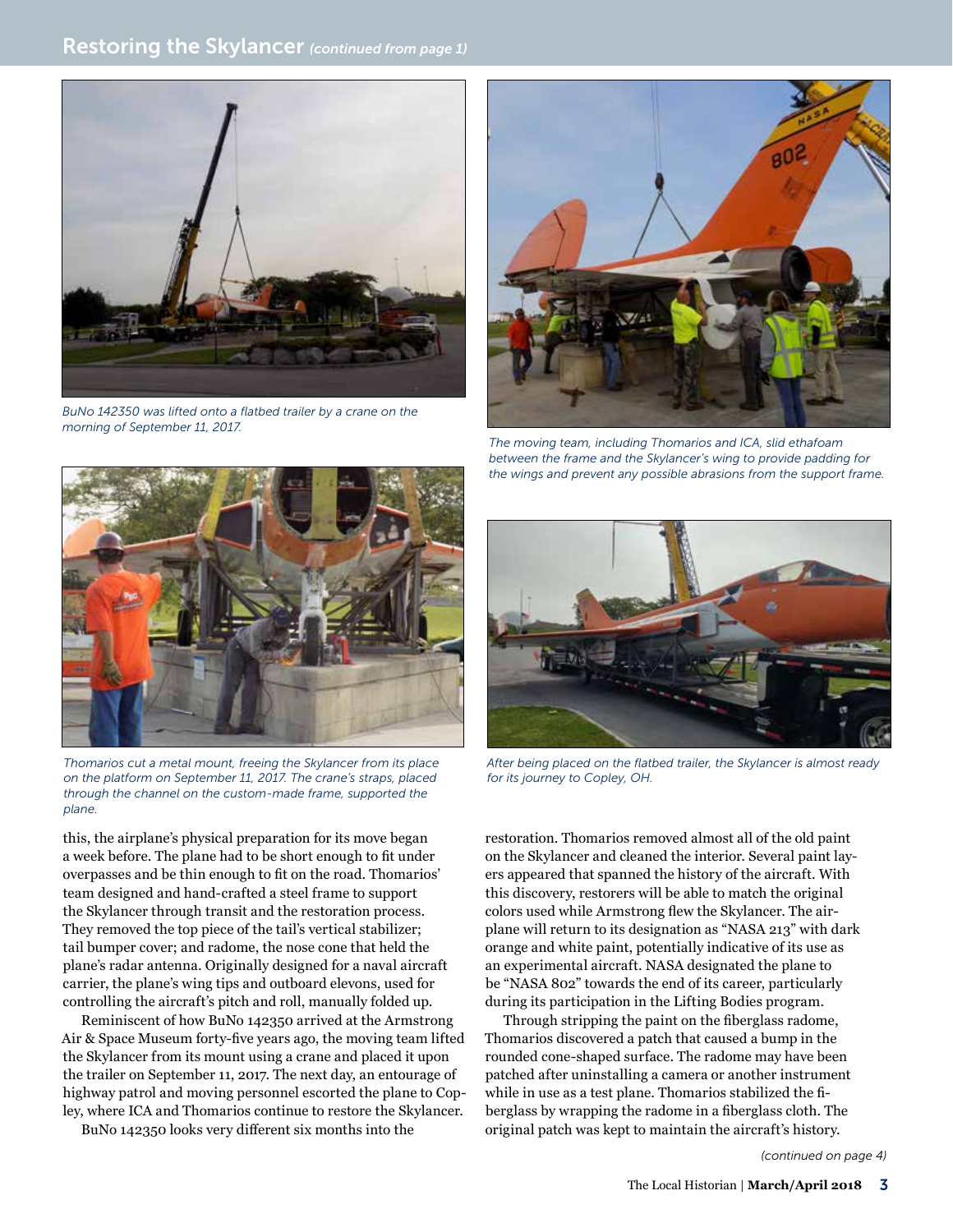

*By the beginning of February, Thomarios removed almost all paint from BuNo 142350. The radome has been covered with fiberglass cloth.* 

ICA has removed the seat and many gauges and controls of the Skylancer's cockpit for restoration in their lab. Their team is stabilizing some of the fragile materials, such as the seat's fabric, and cleaning the components. The cockpit's components will remain outside the airplane and be displayed inside the Armstrong Air & Space Museum in 2019. Visitors will be able to see controls that Neil Armstrong and other pilots used during the abort launch procedure.

By the end of this year, the Skylancer will once again be "taking off" from its runway at the Armstrong Air & Space Museum, where it will continue to be a symbol of aerospace history and a testament to Neil Armstrong, the pilot and engineer.

### About the Skylancer

Only four F5D Skylancers were produced. With only two of the initial F5D Skylancers intact, this is one of the world's rarest planes. "We are fortunate to have found a local team able to restore this 60-year-old plane so that future generations can experience an experimental aircraft flown by Neil Armstrong," said Burton. Neil Armstrong flew the Skylancer during the Dyna-Soar Program. Dyna-Soar, or Dynamic Soarer, was a short-lived project to build manned, reusable space planes that predated the manned Mercury flights. Armstrong was instrumental in developing an aborted launch maneuver using the Skylancer.

### About Armstrong Air & Space Museum

The Armstrong Air & Space Museum stands as a repository of Ohio's aeronautical history and a monument to Ohio's contribution to aviation and space exploration from the early pioneer days through the space shuttle era. See a moon rock, two full-sized aircraft flown by Neil Armstrong, the Gemini VIII space capsule, artifacts from the Apollo 11 mission and more. The Armstrong Air & Space Museum is part of the Ohio History Connection's statewide system of more than 50 historic, natural and archaeological sites across the state.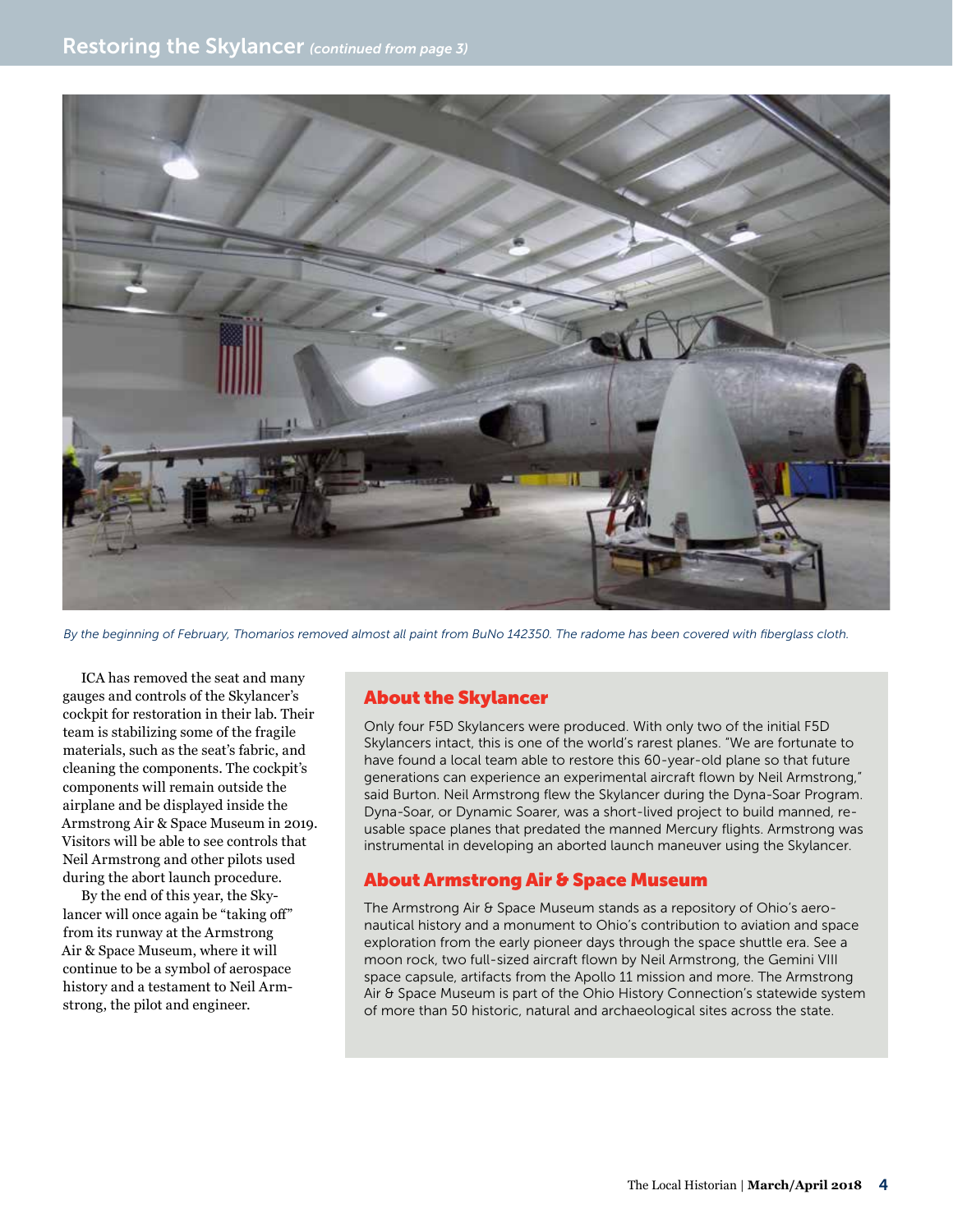# Ohio History Fund Grant Recipients *Year 6, 2017-2018*

#### *By Andy Verhoff, Coordinator, Ohio History Fund, Local History Services*

he Ohio History Connection<br>
announced at Statehood Day<br>
on February 28 the recipients<br>
of \$76,000 in grants from the<br>
Ohio History Fund. The History Fund is announced at Statehood Day on February 28 the recipients of \$76,000 in grants from the a competitive matching grant program administered by the Ohio History Connection's Local History Services department. Money for the grants comes from you, who support the program in three ways: by donating a portion of your state income tax refund to the Ohio History Fund (the "tax check-off"), by purchasing Ohio History "mastodon" license plates, and by making donations to the Ohio History Connection designated to the "Ohio History Fund."

Your donation of a part of your Ohio tax refund is the lifeblood of the program.

Most of the money the Ohio History Fund grants comes though the tax check-off, and most of that is generated during tax season, ending for many with the filing deadline on April 17. The goal of the Ohio History Fund tax check-off is to raise \$88,000. That breaks down to 9,800 donations of \$9, the average tax check-off gift. For the price of one lunch, you can help Ohio's historical societies and museums replace the roofs on National Register-listed house museums, digitize and share significant photographic collections, and preserve oral histories of local veterans.

Since 2013, the Ohio History Fund has made 63 grants in 36 counties totaling \$598,000. Proving there is a strong need for the grant program, it has received 295 grant proposals totaling \$3.6 million in requests. To date, 29 Alliance members have received History Fund grants, totaling more than \$295,000. Six of the nine recipients below are members of the Ohio Local History Alliance (indicated with \*\*).

## \*\* Alliance Historical Society, Alliance

\$13,240 for "Rehabilitating the Mabel Hartzell Historical Home Roof," which will replace the deteriorated asphalt shingle roof of the house with a historically accurate standing seam metal roof. Second floor ceilings and artifacts have been damaged by leaks in the c. 1867 house and the roof can no longer be repaired. The new, period-appropriate roof will protect the structure and the society's collections therein. Once the new roof is installed, the society will proceed with other repairs to the house and the conservation of artifacts damaged when the old roof leaked. The house is listed on the National Register of Historic Places and the Secretary of the Interior's Standards for Rehabilitation will guide the work.



*This year's Ohio History Fund grant recipients. At Statehood Day 2018 on February 28, the Ohio History Connection announced nine new grant recipients and awards totaling \$76,000 (Photo courtesy Ohio History Connection)*

### Center for Archival Collections, Bowling Green State University, Bowling Green

\$6,700 for "Experiencing War: A Project to Preserve and Make Accessible Oral Histories of World War II." The project will enable Bowling Green State University's Center for Archival Collections (CAC) to digitize, preserve, and publicly disseminate a collection of approximately 100 oral histories of Ohioans' experiences of World War II. The project will transfer recordings from unstable analog formats to preservation-quality digital files, as well as create descriptive metadata, disseminate files via the CAC's digital collections platform, and promote the project. The result will be easier access to a historically significant oral history collection and a greater awareness of the CAC as a steward of the region's cultural heritage.

## Cleveland Museum of Natural History, Cleveland

\$10,000 for "Investigating Ice Age Mastodon Hunters in Ohio: Test Excavation of the Jackson Farm Clovis Site." The project will conduct preliminary archaeological excavations of the Jackson Farm Clovis site in Columbiana County. Surface collections from the site produced 13,000-year-old artifacts, including a fluted projectile point, 700 meters from where the remains of a mastodon were discovered. The project will reveal if there is a connection between these two discoveries. Archaeologists from the Cleveland Museum of Natural History and Kent State University will conduct test excavations, determine the age of archaeological deposits, and search for skeletal remains and organic residues on stone tools. This project will share its findings with the public and professional archeological community

*(continued on page 6)*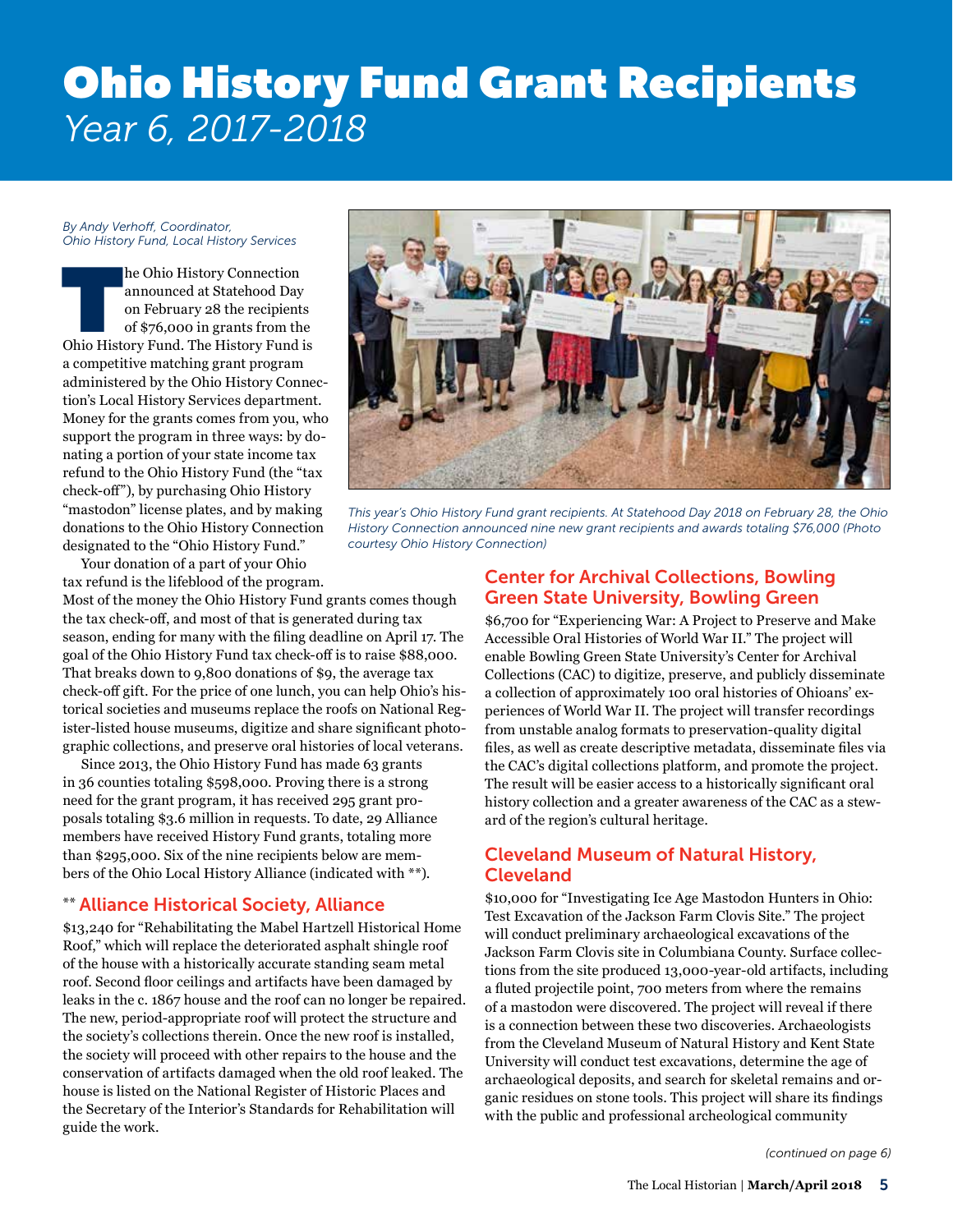### \*\* Historical Society of Mount Pleasant Ohio, Mount Pleasant

\$6,000 to install an HVAC system and restore windows in the Mount Pleasant's Historical Center, and a part of the National Register's Mount Pleasant Historic District. The project will enable the society to provide climate-controlled storage conditions for its collections, thereby allowing the organization to consolidate and organize its holdings into one environmentally stable space and make them available to researchers and the general public. The work will be governed by Secretary of the Interior's Standards for Rehabilitation.

### \*\* Museum of Ceramics Foundation, East **Liverpool**

\$14,950 for the "East Liverpool Newspaper Project," which will to microfilm approximately 65 volumes of deteriorating newspapers from the city that exist only as physical volumes and have not been previously microfilmed. The project will rescue the information in local newspapers from destruction due to inevitable deterioration of the newsprint and will preserve the stories these papers can tell about a place that was a ceramics manufacturing center. The microfilm will be made available to researchers and will add to the body of knowledge pertaining to East Liverpool and the pottery industry.

### Rock and Roll Hall of Fame and Museum, Cleveland

\$9,100 for "NEO Sound: Home Movie Preservation Project." The project will digitally preserve and provide public access to one-of-a-kind amateur film and video recordings that document Northeast Ohio's musical heritage. The Rock Hall's library and archives will host a "Film Preservation Day" to collect donations from community members, digitize and archive analog recordings, and create a compilation video to be shown at a "Home Movie Day." The project will strengthen the NEO Sound collection and increase awareness of the library and archives' role in preserving local rock and roll history. Community members will learn about home movie and sound preservation and receive digital copies of their analog media, as well as gain understanding of Ohio's musical history; and, perhaps, see their footage in future exhibitions and programs. All media acquired will be

made publicly accessible at the Rock Hall's library and archive and online.

## \*\* Southeast Ohio History Center, Athens

\$7,000 for "Portraits of Southeast Ohio: Digitizing and Preserving the Jon Webb Collection." The project will digitize approximately 8,000 35mm negatives and rehouse and preserve the entire collection of more than 40,000 negatives in archival storage sleeves and boxes. These images are a beautiful portrait of Southeast Ohio taken by Pulitzer Prize-winning photographer Jon Webb at the start of his career. After the negatives are digitized, the center will upload approximately 2,000 of them to Ohio Memory so that they are available to researchers, other history organizations, and the general public.

### \*\* Trumbull County Historical Society, Warren

\$5,000 for the "Textile Collection Inventory and Rehousing Project." The project will inventory and re-house more than 580 textile and accessory items and is one of the first steps towards accomplishing the goals of the society's strategic plan. The grant will enable the society hire a part-time project manager to execute the project, to act on textile consultant's recommendations for the care of the collection, and to purchase collections storage materials.

### \*\* Wood County Historical Society, Bowling Green

\$4,010 for the "Collections Storage Preparations" project, the first of a multiphase collections storage initiative that will prepare 9,000 objects for eventual placement in preservation-quality collections storage cabinets. Overall, the project will enable the society to provide better storage for the artifacts in its collection. In addition, the deployment of the thermohygrometers, the creation artifact mounts, and the use of museum grade vacuum to clean items - all made possible by the grant - will increase the organization's capacity to care for its collections and will serve as model for other organizations.

### *Congratulations to this year's grant recipients!*

## Want to learn first-hand how to write a competitive grant, using the History Fund as an example?

Attend the session "How to Write a Good Grant." It's offered three times this spring:

- April 14, 9:45 am Region 4 meeting, Ohio Local History Alliance, Canfield
- April 16, 3:15 pm Annual conference, Ohio Museums Association, Dayton
- May 5, 10 am Westlake Recreation Center, hosted by the Westlake Historical Society . For more information or the register, email [claguemuseum@yahoo.](mailto:claguemuseum@yahoo.com) [com](mailto:claguemuseum@yahoo.com) or call 216-848-0680.

Applications for 2018-2019's round of grants will be available in mid-June on the Ohio History Fund's web site: [www.ohiohistory.org/historyfund.](http://www.ohiohistory.org/historyfund) In the meantime, contact Andy Verhoff, the Ohio History Fund's coordinator, with questions: 614.297.2341 or [averhoff@ohiohistory.org](mailto:averhoff@ohiohistory.org)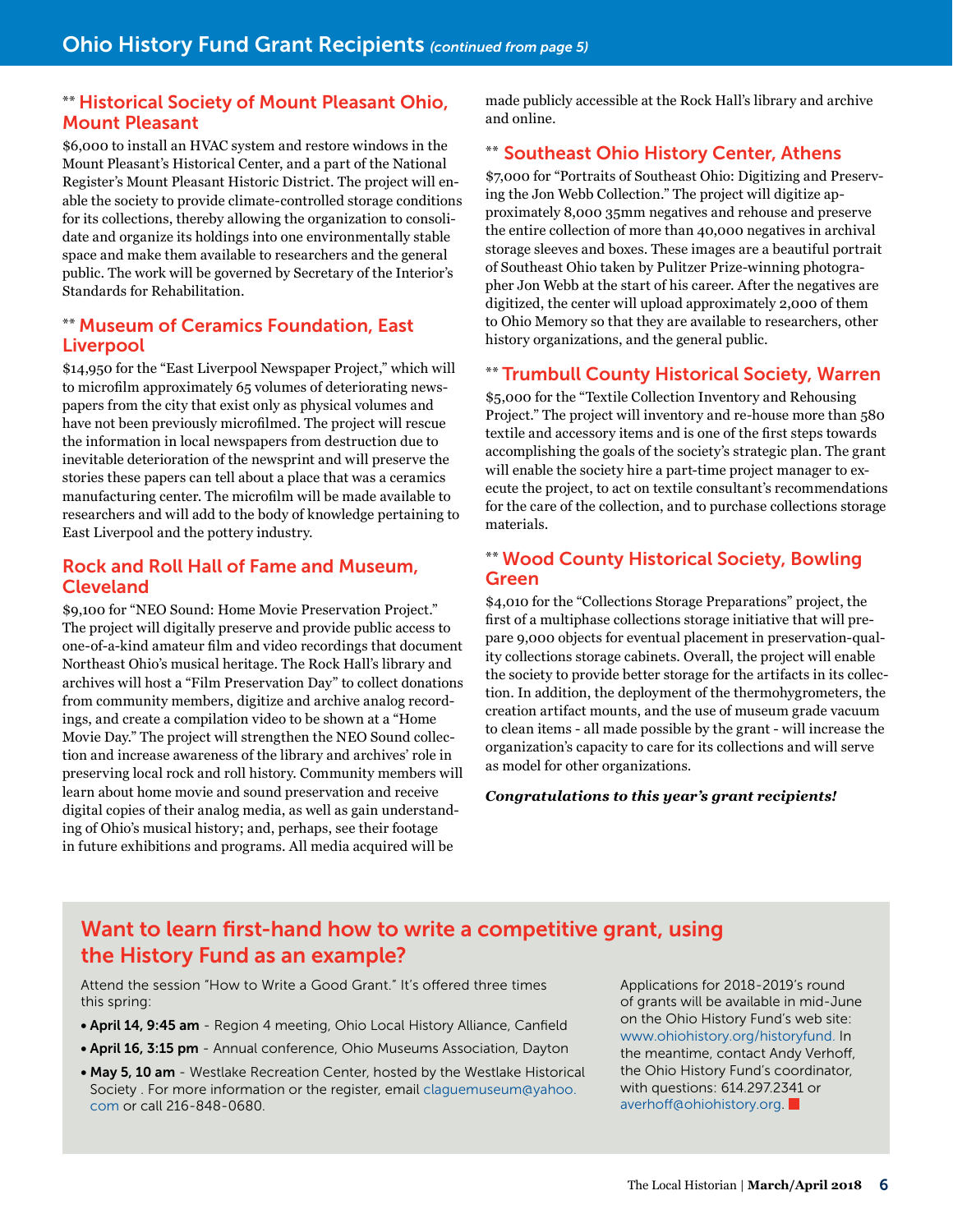# Top 10 Tips for Emergency Preparedness

*By Samantha Forsko, Preservation Specialist at the Conservation Center for Art & Historic Artifacts (CCAHA).*

The Problem: Cultural institutions often lack the ability to develop comprehensive emergency preparedness and response measures, which has put many tutions often lack the ability to develop comprehensive emergency preparedness and of the country's most prized artifacts in danger of being lost or destroyed in disasters. Heritage Preservation's Heritage Health Index (HHI) highlighted this issue in a survey taken by over 30,000 institutions across America. The survey asked many different types of questions about collections care and preservation practices, but the responses to questions related to emergency preparedness showed 80% of collecting institutions across the county did not have emergency plans with staff trained to carry them out at the time of the survey.

Top 10 Tips: This issue is not due to a lack of understanding about the importance of emergency preparedness, but rather, a lack of budget, staff time, knowledge and other resources to devote to the process. However, the emergency planning process does not have to be a big, scary, expensive task. The following tips can be used by cultural institutions to help improve their emergency response and preparedness.

### 1. Begin by conducting a risk assessment of your site and collections.

It's hard to write a plan if you don't know what to plan for! There is a [free self-guid](http://www.conservation-us.org/emergencies/risk-evaluation-and-planning-program#.WqGh4udG271 )[ed model provided through FAIC,](http://www.conservation-us.org/emergencies/risk-evaluation-and-planning-program#.WqGh4udG271 ) but if you don't feel confident in your ability to conduct your own assessment, the Conservation Center for Art & Historic Artifacts offers a limited number of NEH subsidized assessments as well.

### 2. Do a walkthrough of your site with your local fire department and police department.

They are often more familiar with risks and might know of further resources in your area. It's also good to familiarize them with your site, as they will likely be the first responders in an incident and it will be helpful for them to know their way around.

## 3. You don't have to do this all on your own.

[Join an Alliance for Response.](http://www.heritageemergency.org/initiatives/alliance-for-response/afr-home/ ) Work with neighboring organizations to help write plans, conduct risk assessments, pool resources, and provide boots on the ground assistance if necessary.

## 4. Start small! Create a [Pocket Response Plan](https://www.statearchivists.org/programs/emergency-preparedness/emergency-preparedness-resources/pocket-response-plantm-prep-tm-english-template/ )

### 5. Use online resources.

There are templates and other institutional disaster plans online, NEDCC's dPlan will help to customize a plan for you, and there are many other guides to writing a plan. You don't need to reinvent the wheel, but make sure that it is customized to fit your specific site and needs.

## 6. Know collection priorities – you can't save everything.

Ideally, priorities would be determined by the materials that have the most value to the institution: they are crucial for interpretation or the mission, they could carry the most historical information, or they carry the most monetary value. This can be difficult and may have internal political ramifications, so it might be easier to determine priorities, at first, based on vulnerability. [The Disaster Wheel](http://store.conservation-us.org/site/index.php?app=ecom&ns=prodshow&ref=FAIC-1 )  lists collection materials based on their vulnerability to water.

## 7. You should have a stock pile of emergency and salvage supplies on hand.

 You should aim to have enough to get you through the first 24 hours in a large disaster, or enough to be fully self-suffi-

cient in a smaller one. A good starter list can be found on [CCAHA's resources page.](http://www.ccaha.org/publications/emergency-resource-guide )

### 8. Conduct some sort of training for all staff and volunteers annually.

This can be simple and doesn't have to break the bank: a fire drill to practice evacuation, an earthquake drill to practice sheltering in place, bringing in the fire department for a fire extinguisher training, having an EMT teach a CPR course, or simply talking through your emergency plan in a [table top exercise.](https://www.ideals.illinois.edu/bitstream/handle/2142/55169/pagehandout.pdf?sequence=2) As long as there is an annual reminder to keep emergency preparedness in mind, your staff will be better prepared if something should happen.

### 9. You can also take part in many free trainings provided by your local emergency management agencies or FEMA.

Though these trainings may not be specific to cultural institutions, they will give you a better sense of how emergency management works, how emergency managers will be thinking when they are responding to your site, and make you feel more confident in your ability to interact with them.

## 10. Review the plan annually.

Use an easy to remember date, such as an anniversary of a disaster (the 1994 Northridge earthquake if you are in Los Angeles, for example) to take a look through it. Nothing may have changed, and this will be just a quick read through. More likely, you will have had staff change over, and phone numbers and contact information will need to be updated.

*Originally published by the American Association for State and Local History on January 18, 2018.*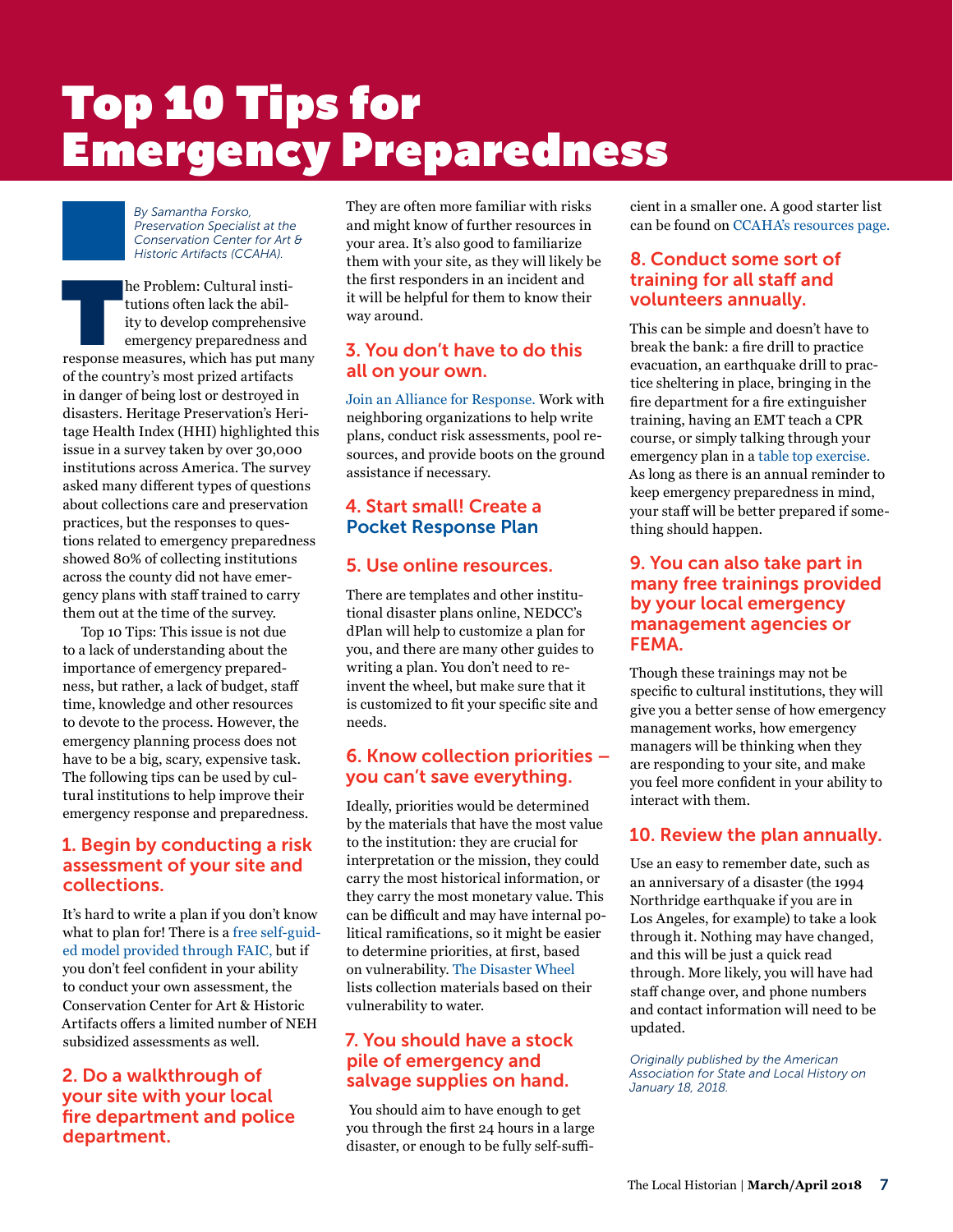# Beating the Winter Blahs with a Non-Event Instagram Event

*by Ruth Brindle, Executive Co-Director, Main Street Wilmington*

hat do you do when it's<br>
too cold for an outdoor<br>
party but when you still<br>
want people to engage<br>
with your historic downtown? You host a too cold for an outdoor party but when you still want people to engage non-event event! Main Street Wilmington recently held its second annual #luvwilmingtonoh Instagram contest where participants were encouraged to share a photograph of something they loved about Wilmington's historic downtown—a building, a shop, a restaurant, a local figure, a beautiful view, or anything that highlighted something unique about the community. Participants were asked to post their photo on a public Instagram account using the #luvwilmingtonoh tag and mentioning @mainstreetwilmi. Professional photographers were encouraged to post photographs, but their entries were not eligible for prizes.

Main Street Wilmington is a community-based non-profit committed to promoting historic preservation and economic development with the goal of maintaining a cultural downtown district that attracts entrepreneurs and retains businesses, serving as a vital hub for housing, shopping, dining, and entertainment. While the goals of the contest were to bring people downtown during a relatively quiet time of the year and to promote downtown shopping, participation, and engagement, the contest also raised awareness of our local history and the beautiful architecture of our historic downtown. The two winning photographs were interior shots of iconic historic buildings in the downtown – Wilmington Friends Meetinghouse (celebrating its 150th anniversary this spring) and the Murphy Theatre (celebrating its 100th anniversary this summer).

The contest was a success on many levels, not the least of which was increasing our community engagement and outreach through social media. Dozens of unique photos were shared, commented on, and reposted, which lead to a 148%

increase in impressions on the @mainstreetwilmi Instagram account. Several of the photos were submitted by students from the local high school, who were encouraged to participate in the contest as an assignment in their photography class—a great opportunity to talk to a new and much younger audience about the organization. The contest also allowed us to highlight the local businesses that generously contributed to the Valentine's Day-themed prizes—the florist who donated half a dozen red roses in a beautiful arrangement, the restaurant who donated a gift certificate for dinner for two, the coffee shop who donated a gift card, the wine merchant who donated a bottle of wine, and the specialty retailer who put together a gift basket with scented candles and home decorations.

Of course, no event or program comes together perfectly. We received push-back on the contest rules, particularly the photograph date and professional photographer restrictions. Originally, only photos taken during the span of the contest (February 1-8, 2018) were eligible for consideration. After receiving feedback from several individuals who wanted to share photographs taken in the downtown during other seasons – particularly some of Main Street's signature events like our spring Wine Walk and Holidazzle Illuminated Parade—we agreed to open the date restriction to any photograph taken since January 1, 2017.

The restriction on professional photographers was intended to encourage all Wilmington residents and fans to participate but was seen as an unfair restriction by the professional photographers in the community, who were also looking for



*Winning photograph: interior of the Murphy Theatre by Veronica Campbell (@vlee\_82).*



*Winning photograph: interior of the Wilmington Friends Meetinghouse by Becky Bowman (@rebeccaakbowman).*

exposure for their work and their businesses. In response to their legitimate concern, we have planned a photography exhibit of professional work for the fall.

The other challenge was reposting—or sharing—the submitted photographs directly from @mainstreetwilmi in a timely way that didn't flood our followers' feeds, given Instagram's lack of scheduling ability. While a work-around was created using Google calendar for this year, we are investigating thirdparty scheduling apps for the future.

Was it worth the time and effort? We say—absolutely yes! Anytime our local residents can be encouraged or incentivized to look at their community with new eyes and a measure of pride—everybody wins.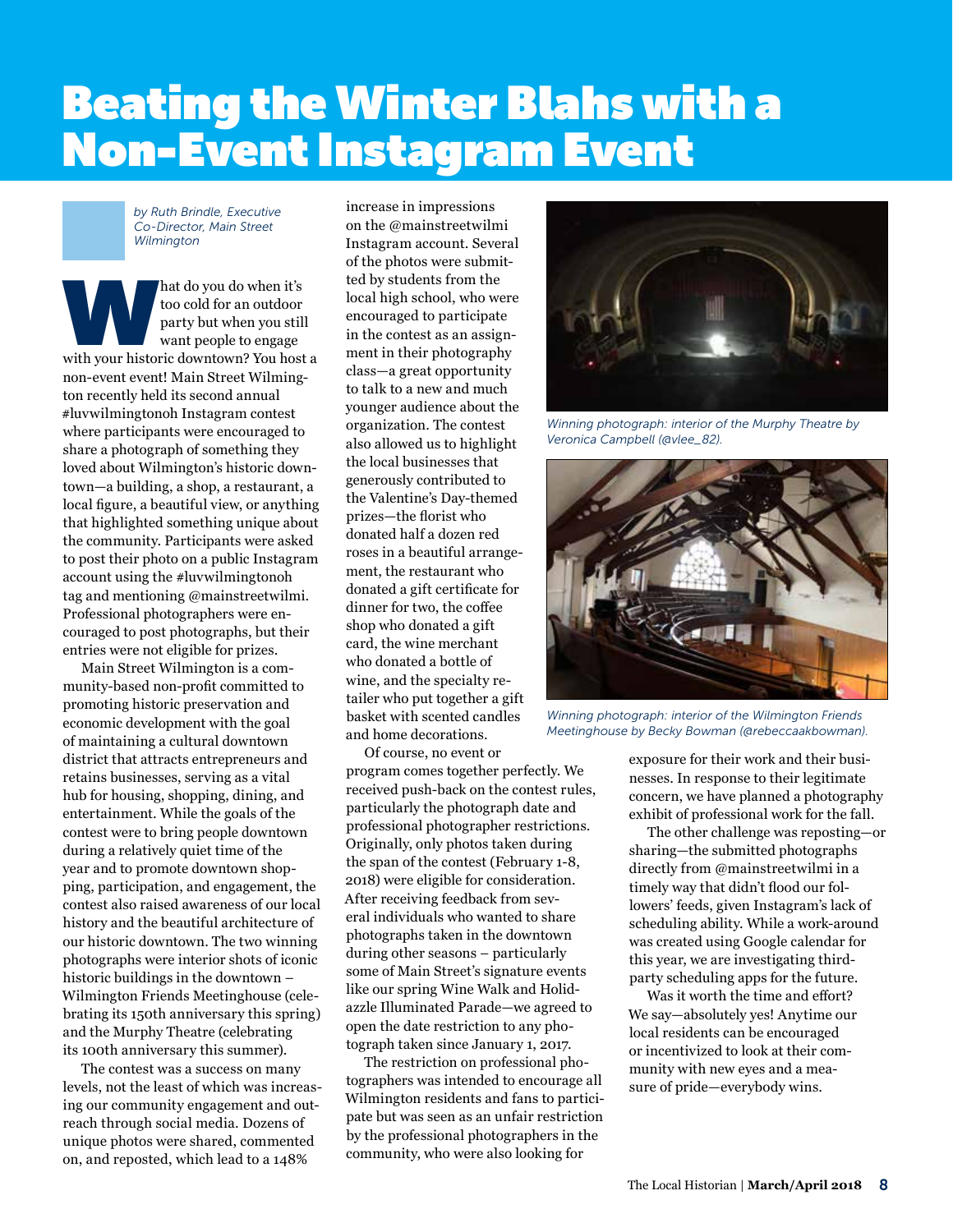## Call for Judges and Volunteers for Ohio History Day

Ohio History Day invites you to spend a Saturday in March or April learning from and being inspired by passionate and knowledgeable students! There are plenty of opportunities to participate. Be a judge at one of the 10 regional competitions across Ohio and/or the state competition. To register as a judge, visit [www.ohiohistoryday.org](http://www.ohiohistoryday.org) or contact Shoshanna Gross, State Coordinator at [sgross@ohiohistory.org](mailto:sgross@ohiohistory.org) or 614.297.2526.

### Ohio History Day Regional Contest Dates

Ohio History Day is a year-long research project designed for students in grades 4–12. Each year, students pick a topic based on an annual theme and develop a project to illustrate the historical significance of the topic. The program culminates in regional and state level contests that take place in March and April. All contests are free for the public and take place from 9am – 5pm.

### Saturday, March 17, 2018

### Region 8

University of Cincinnati Tangeman University Center 2766 UC Main Street Cincinnati, OH 45221 Sign Up: <https://oh-rcmcrc.nhd.org>

Region 10 Ohio University Zanesville 1425 Newark Road,

Zanesville, OH 43701 Sign Up: <https://oh-rouzrc.nhd.org>

## Saturday, April 7, 2018

### Region 4

Youngstown State University 1 University Plaza Youngstown, OH 44505 Sign Up: <https://oh-rysurc.nhd.org>

Region 5 Kent State University, Stark Campus 6000 Frank Ave. NW North Canton, OH 44720 Sign Up: <https://oh-rksusrc.nhd.org>

## Ohio History Day State **Contest**

## Saturday, April 21, 2018

### State Contest:

Ohio Wesleyan (Grades 6-12) 61 S Sandusky St, Delaware, OH 43015 Sign Up: <https://oh.nhd.org>

### Youth Contest

Ohio Wesleyan (grades 4 & 5) 61 S Sandusky St Delaware, OH 43015 Sign Up: <https://oh1.nhd.org>







## Join us for World War One at the Ohio State Fair!

WHERE: Ohio State Fair; Cardinal Hall

WHEN: July 25th-August 5th, 9am-9pm (12 days)

WHO: Ohio Local History organizations

**WHAT:** Organizations around the state can display their community's unique role in WWI. Showcase artifacts, stories, photos, and/or small mobile exhibit displays. Engage interested fairgoers with interactive maps, quizzes, prize wheels, and other activities. OHC will have a few portable activities that can be rotated in throughout the fair. This is also a great opportunity for organizations to promote and showcase your museum. Use the WWI Commemoration to reflect the great work your local history organization is doing!

HOW: Sign up with the requested date(s) you want reserved for your organization. Fill out sign-up sheet or contact Anthony Gibbs at [agibbs@ohiohistory.org](mailto:agibbs@ohiohistory.org) or 614- 297-2477. The deadline for reserving your space is April 16th. All 10 days of the Fair will be filled on a first-come first-served basis, so sign-up as soon as possible.

The Fair will provide parking, loadin support (golf cart), standard electricity, fair passes for the day. We'll have a 20x20 area with 3-4 tables. Up to 4 people can come represent your organization, so you have enough to rotate your booth coverage throughout the day.

**SPECIAL DAY:** Sunday, June 29th will be Veteran's appreciation day and we will be holding a WWI encampment just outside Cardinal Hall.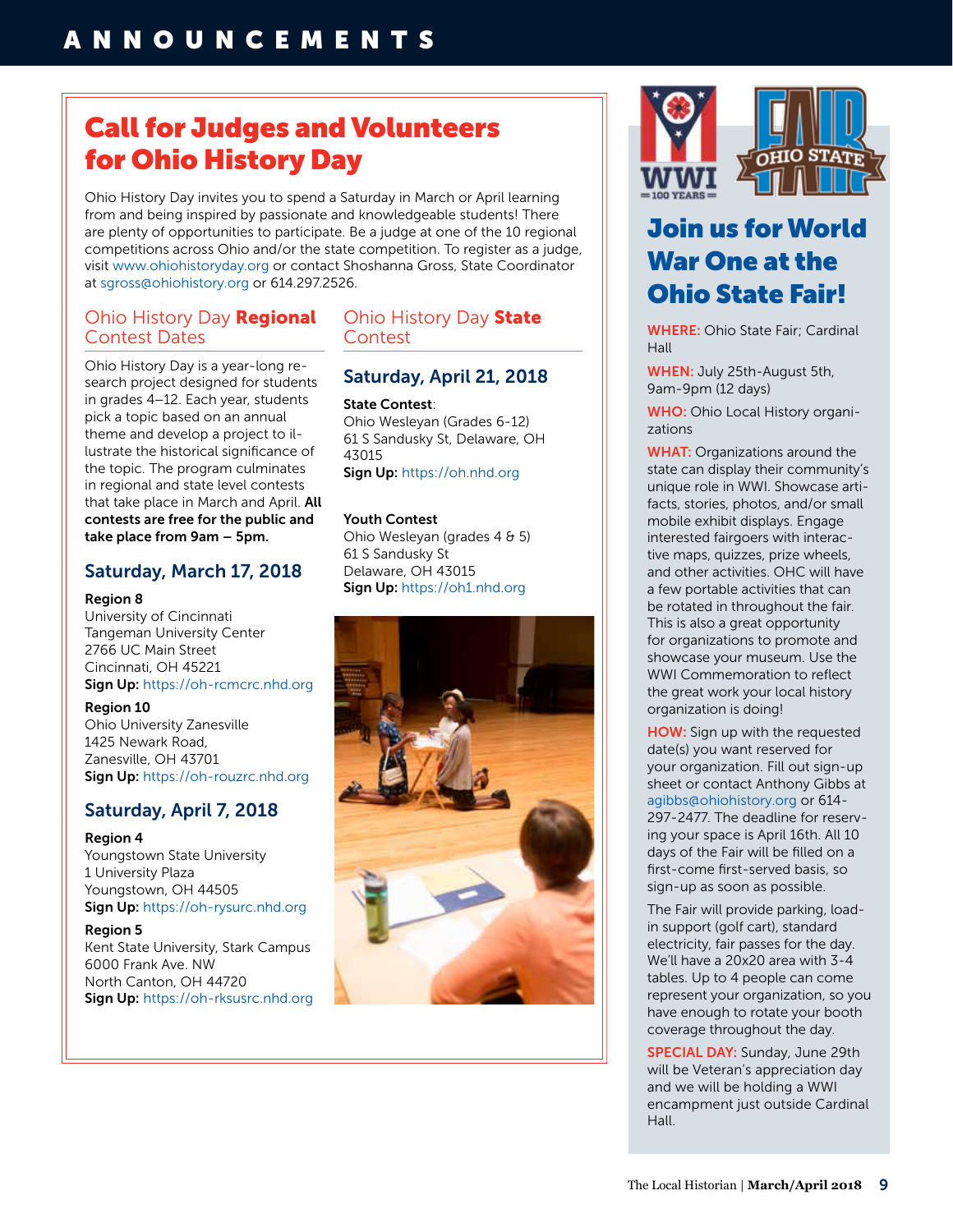## Regional Meeting Season is Here!

The Ohio Local History Alliance's regional meetings are a wonderful

opportunity to be inspired and to learn from other local historians in your region of the state. This year's theme is The Past is Present.

You can find the regional meeting brochure and registration links at [www.ohiolha.org/what-we-do/](http://www.ohiolha.org/what-we-do/alliance-regional-meetings) [alliance-regional-meetings](http://www.ohiolha.org/what-we-do/alliance-regional-meetings)

**Region 1: April 7**, hosted by the Fallen Timbers Battlefield Preservation Commission at the Fallen Timbers Battlefield Visitor's Center.

*Registration Deadline March 30.*

Region 2: April 14, hosted by and at Historic Lyme Village *Registration Deadline is April 6.*

**Region 3: April 7, hosted by and** at the Lorain Historical Society *Registration Deadline March 30.*

Region 4: April 14, hosted by the Canfield Heritage Museum at Loghurst Museum *Registration Deadline is April 6.*

Region 5: March 10, hosted by the Louisville-Nimishillen Historical Society *Register at the door.*

Region 6: March 17, hosted by and at the Bremen Area Historical Society *Registration Deadline is March 9.*

**Region 7: March 24, hosted by** the Tippecanoe Historical Society *Registration Deadline is March 16*.

**Region 8: March 10, hosted by** the Friends of White Water Shaker Village at Fernald Preserve *Register at the door.*

**Region 9: March 17**, hosted by and at the Southeast Ohio History Center *Registration Deadline is March 9.*

Region 10: March 24, hosted by and at The Castle Historic House Museum *Registration Deadline is March 16*.

Thank you again to all of our regional meeting hosts!

## Webinar: Is Your Museum Grant Ready?

Sarah Sutton offers a guide to self-assessing your institution's grant-readiness and steps for bringing yourselves up to par. This 75-minute workshop reviews the institutional structures, policies, information, and practices that make museums competitive in the grants game. This webinar is adapted from Sarah's new book of the same title.

Date: June 4th, 2018

Time: 3:00 – 4:30 pm EASTERN (Remember to calculate for your time zone!)

Cost: \$40 members/\$65 non-members

### Participants will learn…

- How to interact with the funder in a highly-professional and cooperative manner
- What types of information describe audiences adequately, and demonstrate program needs and effectiveness
- What experience and examples can highlight your institution's value and impact
- How to illustrate your institution's quality as a program provider and as a reliable grant partner

Sarah Sutton will narrate a step-by-step process for collecting and sharing this information, and provide examples of good practice. The session will conclude with time for audience questions.

Recommended audience: Those new to proposal-writing, and applicants who have been unsuccessful attracting grants for a new program or organization, or for the first few times pursuing grants.

Register at [learn.aaslh.org](http://learn.aaslh.org)

## People in the News

Ruth Brindle has been named Executive Co-Director of Main Street Wilmington, a community-based non-profit that uses historic preservation and awareness of local history to support economic development and business growth in Downtown Wilmington. The organization hosts events throughout the year (Third Friday Parties at the Mural, Art & Soul Festival, Hometown Holidazzle Illuminated Parade) and organizes beautification and history awareness projects (Operation Storefront, a walking tour of the historic downtown district). Ruth will remain in her role as Co-Chair of the Outreach Committee and Secretary on the OLHA Board and is excited to be bringing museums and local history organizations closer together with the historic preservation world.

Andrea Chevalier of ICA was recently named a Fellow Member of the American Institute for Conservation of Historic and Artistic Works, the national conservation professional organization. This honor recognizes her significant years of experience and her ongoing contributions to the field. Andrea is the director of conservation and head of the painting conservation lab at ICA.

Andrea has been a member of AIC since 1992 when she began working as a contract conservator in Germany. She has continued to expand her expertise and work in the profession through the intervening years.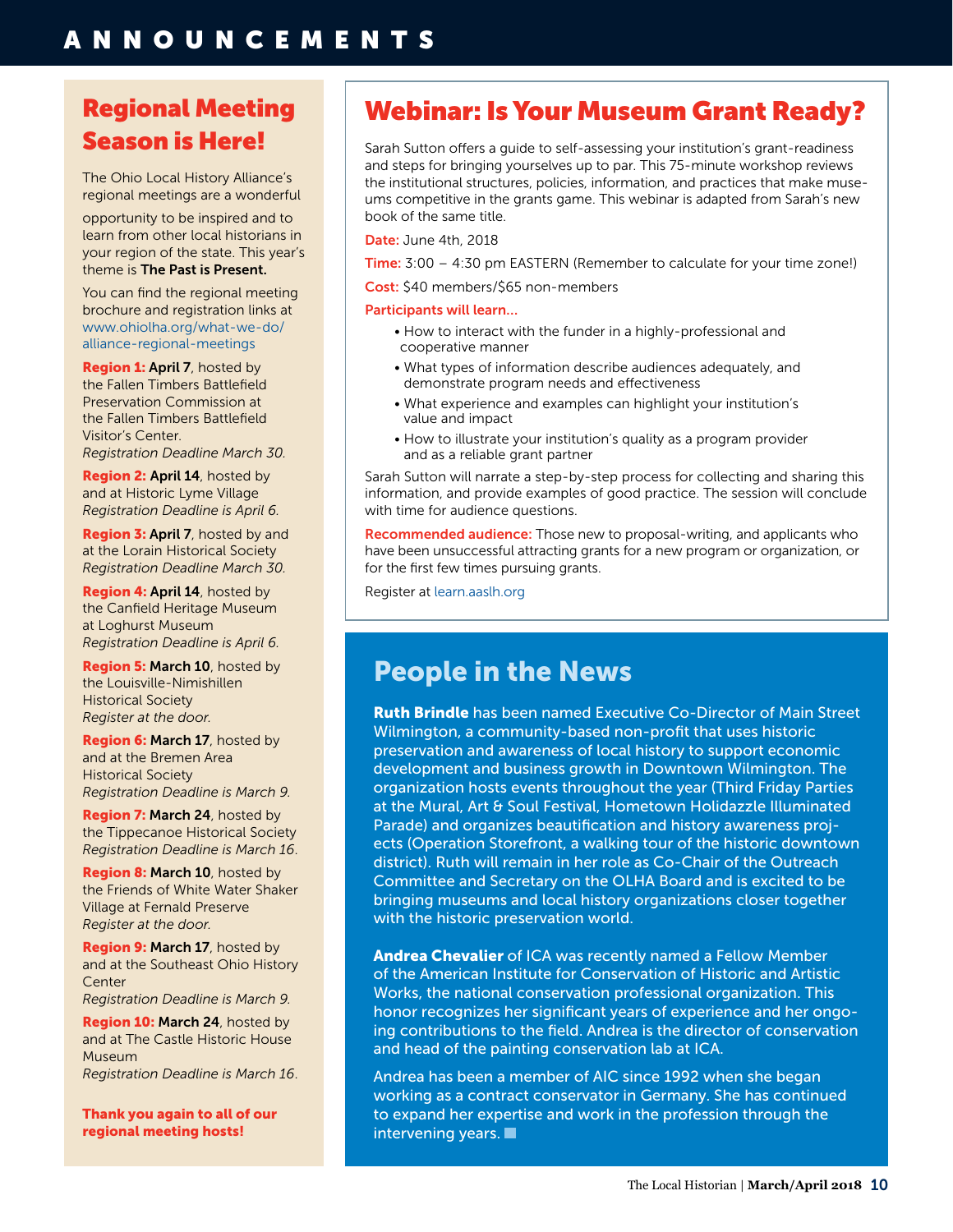## ANNOUNCEMENTS



# 2018 OMA Annual Conference

## April 15-16 - Dayton

In an ever-changing landscape of new technology, new concepts and new experiences, there is a choice: ask big questions and generate extraordinary ideas – or risk becoming obsolete.

Across Ohio, museums are tackling the ideas and questions that reshape the way we function, change the way we think and communicate, and impact how we grow and serve both our mission and our communities.

This year's host city knows a thing or two about making new ideas take flight. Join us in Dayton, April 15 and 16 as we explore these topics and more at the 2018 Ohio Museums Association's Annual Conference – Dayton.

### OMA 2018 Conference Program

OMA 2018 is packed full of great opportunities, professional development, engaging speakers, tours, awards, networking and more! Attendees at OMA 2018 will enjoy the great conference staples you've come to expect from the Ohio Museums Association, including:

- **BACK FOR 2018!** Pre-Conference Tours - There's more to explore at OMA 2018! Join OMA a day early, Saturday, April 14 as we visit three amazing Dayton museums - the National Museum of the U.S. Air Force, Boonshoft Museum of Discovery and Sunwatch Indian Village!
- The 2018 Keynote Address by a leader in the museum field
- Our Sunday progressive museum tour Enjoy an evening of exploring two iconic Dyaton museums!
- The Annual Awards dinner at the beautiful Dayton Art Institute
- **BACK FOR 2018!** OMA is proud to once again offer Student Scholarships to attend the 2018 Annual Conference! Scholarship includes a full, Sunday and Monday registration.
- The OMA raffle that boasts a wide variety of goodies you won't be able to resist
- A perennial favorite The Ohio EMP Gathering! Join the leadership of all five

Ohio EMP Chapters welcomes EMPs from across the state, as well as museum pros looking to learn more about these groups. Enjoy networking and cocktails at this all-Ohio EMP event!

- BACK FOR 2018! Pre-Conference Workshop - OMA has partnered with Equitas Health for the Sunday workshop "Serving the LGBTQ Community with Cultural Humility and Structural Competency."
- The OMA Exhibit Hall featuring regional museum service providers
- Networking with museum professionals from across the state
- Sixteen professional development sessions and two roundtable sessions ranging in topics from across the museum discipline
- NEW FOR 2018! Sunday Morning Discovery Walk - Get an early start at OMA 2018 with a Sunday Morning Discovery Walk at Aullwood Audubon Center and Farm, guided by an Aullwood naturalist!

*Visit [www.ohiomuseums.org](http://www.ohiomuseums.org) for complete details and to register for OMA 2018!*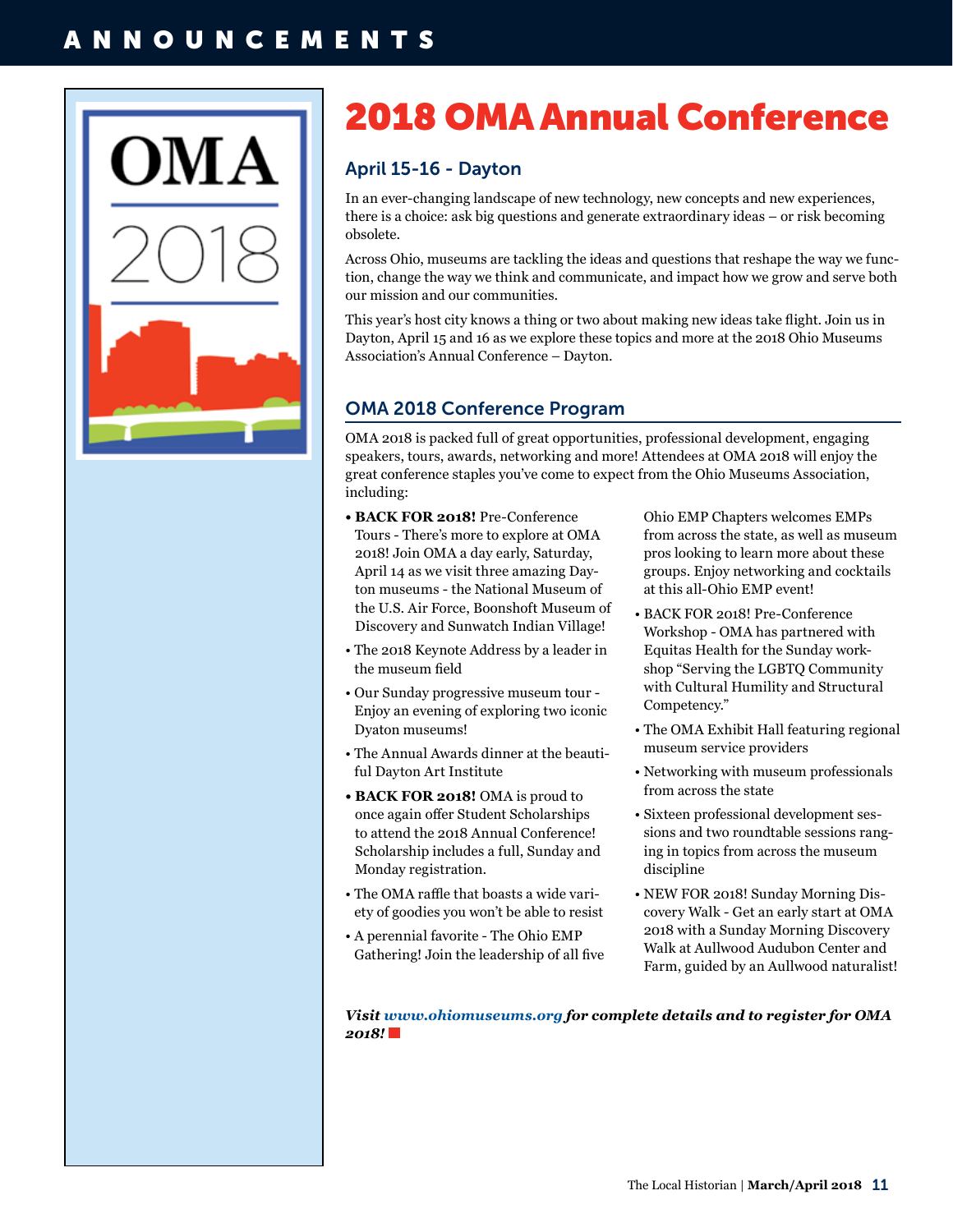## NEH Common Heritage Grants

### Receipt Deadline May 31, 2018 for Projects Beginning January 2019

America's cultural heritage is preserved not only in libraries, museums, archives, and other community organizations, but also in all of our homes, family histories, and life stories. The Common Heritage program aims to capture this vitally important part of our country's heritage and preserve it for future generations. Common Heritage will support both the digitization of cultural heritage materials and the organization of outreach through community events that explore and interpret these materials as a window on the community's history and culture.

The Common Heritage program recognizes that members of the public—in partnership with libraries, museums, archives, and historical organizations—have much to contribute to the understanding of our cultural mosaic. Together, such institutions and the public can be effective partners in the appreciation and stewardship of our common heritage.

The program supports events organized by community cultural institutions, which members of the public will be invited to attend. At these events experienced staff will digitize the community historical materials brought in

by the public. Project staff will also record descriptive information—provided by community attendees—about the historical materials. Contributors will be given a free digital copy of their items to take home, along with the original materials. With the owner's permission, digital copies of these materials would be included in the institutions' collections. Historical photographs, artifacts, documents, family letters, art works, and audiovisual recordings are among the many items eligible for digitization and public commemoration.

Projects must also provide community outreach via public events that would expand understanding of the community's heritage. Public programs could include lectures, panels, reading and discussion groups, special gallery tours, screening and discussion of relevant films, presentations by a historian, special initiatives for families and children, interpretation by curators about items brought in by the public, workshops on preserving heritage materials, or other activities that bring humanities perspectives on heritage materials to community audiences. These activities should provide a framework for a deeper understanding of the community members' shared or divergent heritage. The programs may take place before, during, and/or after the day of the digitization event. Applicants may but need not include in their proposals a topic around which the event and the programs would be organized. Topics proposed for programs may also be proposed for the digitization event.

The applicant institution must plan, promote, and organize the event and ensure that a wide range of historical materials can be digitized and also contextualized through public programming. Since the help of additional institutions and organizations in the community may be needed to accomplish this work, the applicant must take responsibility for enlisting appropriate organizations or institutions, such as local libraries and museums, to contribute to the project, as needed.

NEH especially welcomes applications from small and medium-sized institutions that have not previously received NEH support.

For more details and grant instructions (which will be posted by March 31st), go to [https://www.neh.gov/grants/](https://www.neh.gov/grants/preservation/common-heritage) [preservation/common-heritage](https://www.neh.gov/grants/preservation/common-heritage)

## Friends of the Ohio Governor's Residence and Heritage Garden Speaker Series

The Friends of the Ohio Governor's Residence and Heritage Garden (FOGRHG) has put together an exciting Speaker's Series for 2018. Award-winning author and historian, Ann Hagedorn, launched the series on February 22 at the Ohio History Center with readings from her books *Beyond the River* and *Savage Peace*. Afterward, Ohioana Director David Weaver led an interactive Q&A.

Ian Adams, well-known Ohio author and photographer, will showcase images from his new book *Ohio in Photographs: A Portrait of the Buckeye State*, and selections from *A Photographer's Guide to Ohio* on April 19 at 7 p.m., also at the Ohio History Center.

On July 23, Noel Kingsbury will be the after-luncheon speaker at Franklin Park Conservatory and Botanical Gardens. Noel has authored over 20 books on plants and

design, and is a frequent collaborator with Piet Oudolf, designer of the Highline in NYC and Lurie Park in Chicago.

The series concludes on September 20 at the Ohio History Center with William Hershey and John Green, authors of *Mr. Chairman: The Life and Times of Ray C. Bliss*. A native of Akron, Bliss was an influential leader within the Republican National Committee in the 1960s.

Ohio History Center lectures are \$35 and include light refreshments. The Noel Kingsbury luncheon and lecture is \$60. To register, visit *[FriendsOhio.org](http://FriendsOhio.org)* and click on the "Donate Now" button. In the memo box, please type Speaker Series and the speaker's name. Checks can be made payable to FOGRHG and mailed to: P.O. Box 218366, Columbus, OH 43221

Questions? Contact: Debra Knapke; 614- 738-1157 (cell), [knapke.sage@gmail.com](mailto:knapke.sage@gmail.com)



*Ann Hagedorn*



*Ian Adams*





*David Weaver*



*Noel Kingsbury*



*William Hershey*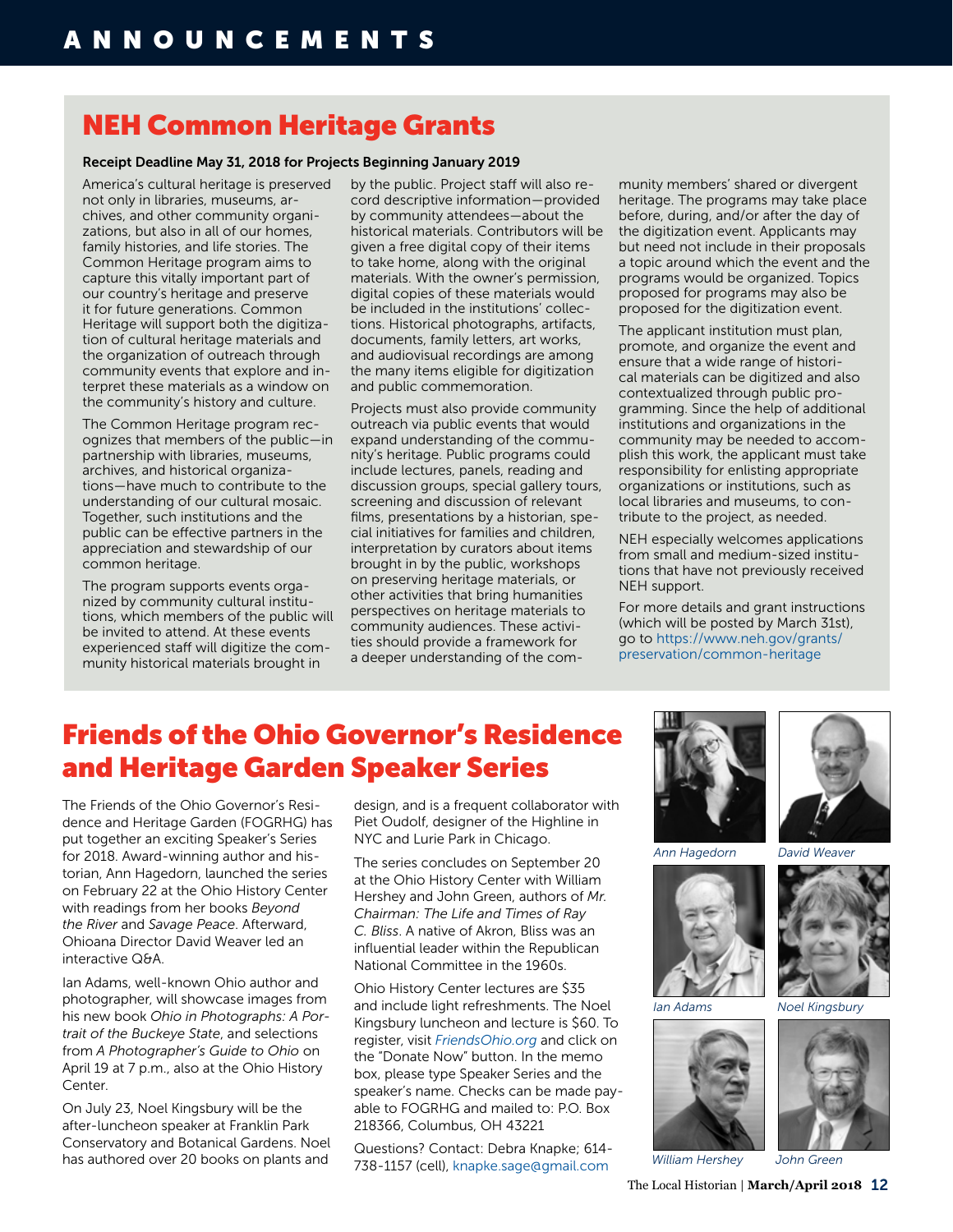## NEWS FROM THE REGIONS

## Region 1

Allen, Defiance, Fulton, Hancock, Hardin, Henry, Lucas, Putnam, Van Wert, Williams, and Wood Counties



The **Allen County Museum** will be featuring its World War I exhibit, "Wake Up America: Allen County in the Great War," through Veteran's Day 2018. Included is a recently restored Class B, Liberty Truck. The Gramm-Bernstein Motor Truck Company of Lima was one of two companies selected to build the prototype of the truck in 1917. After completion, a crew drove it to Washington, D.C. where it was inspected by President Wilson and the War Department. Lima's two truck companies, Gramm-Bernstein and Garford Motors, built more than 5,000 Liberty Trucks for the war effort. Restoration of the Allen County Historical Society's Liberty Truck was made possible by the Husky Lima Refinery.

An early history of Defiance, Ohio and some of its pioneer settlers was written by Edwin Phelps and originally published as 12 newspaper articles in the late 1800s. The **Andrew L. Tuttle Memorial Museum** in Defiance, OH has recently had this collection indexed. In the near future, copies of the articles and accompanying index will be available for the public to research. Contact the Tuttle at 419-782-0746 or e-mail [thetuttle@cityofdefiance.com](mailto:thetuttle@cityofdefiance.com)

The **John Paulding Historical Society** recently held a wine and cheese tasting party. This is an annual fundraising activity hosted by the Historical Society.

The **Fort Meigs Historic Site** in Perrysburg, OH is recruiting volunteers to be docents in a new program offered this season. Dan Woodward, programs manager, can be contacted by calling 419-874-4121, ext. 17; or by e-mail at [info@fortmeigs.org](mailto:info@fortmeigs.org)

## Region 2

Ashland, Crawford, Erie, Huron, Marion, Morrow, Ottawa, Richland, Sandusky, Seneca, and Wyandot Counties

Region 3

Cuyahoga, Lake, Lorain, Medina, and Summit Counties

## Region 4

Ashtabula, Geauga, Mahoning, Portage, and Trumbull Counties

The **Mahoning Valley Historical Society** has again achieved accreditation by the American Alliance of Museums, the highest national recognition afforded the nation's museums. Accreditation signifies excellence to the museum community, to governments, funders, outside agencies, and to the museumgoing public. The Arms Family Museum was initially accredited in 1977. All museums must undergo a reaccreditation review at least every 10 years to maintain accredited status, the process this year included the recently opened Tyler Mahoning Valley History Center. Of the nation's estimated 33,000 museums, over 1,070 are currently accredited. The Mahoning Valley Historical Society is one of only 149 museums accredited in Ohio.

## Region 5

Carroll, Columbiana, Harrison, Holmes, Jefferson, Stark, Tuscarawas, and Wayne Counties

The **Old Fort Steuben Project, Inc**. and **Historic Fort Steuben** are pleased by the continuing success of the Steubenville Nutcracker Village. From November 21, 2017 through the end of December, thousands of people visited Fort Steuben Park and the Visitor's Center to see 150 unique Nutcrackers, designed and fabricated by the creative team at Nelson's of Steubenville. The Steubenville Nutcracker Village topped several lists of the best Christmas attractions in the state.

## Region 6

Delaware, Fairfield, Fayette, Franklin, Knox, Licking, Madison, Perry, Pickaway, and Union Counties

The **New Albany-Plain Township Historical Society** conducted an archaeological dig at the Ealy House on November 4th, 2017. Approximately 35 people worked on the dig, under the supervision of professionals from the EMH&T engineering firm. The dig focused on a 200-square-foot area southeast of the Ealy House, suggested by descendants of the Doran family as a possible outhouse location. Over 399 items were recovered, including pieces of glass, broken dishes, a belt buckle, buttons, hinges, eyeglasses, and much more. Altogether, the various items provide evidence that the outhouse was built in 1863, a few years after the Ealy House was completed in 1860.

## Region 7

Auglaize, Champaign, Clark, Darke, Greene, Logan, Mercer, Miami, Montgomery, Preble, and Shelby Counties

At the December 2017 Christmas Dinner for the **Champaign County Historical Society**, the society's Education Outreach Chair Terri Marratta presented a check for \$100 to Urbana Junior High teachers Amanda Goodwin and Sadie Steffan. The grant will be used to further eighth-grade social studies. This is just the beginning of a new undertaking by the society to augment the teaching of local history throughout Champaign County. They will continue to grant \$100 per year to any and all county school districts requesting such assistance.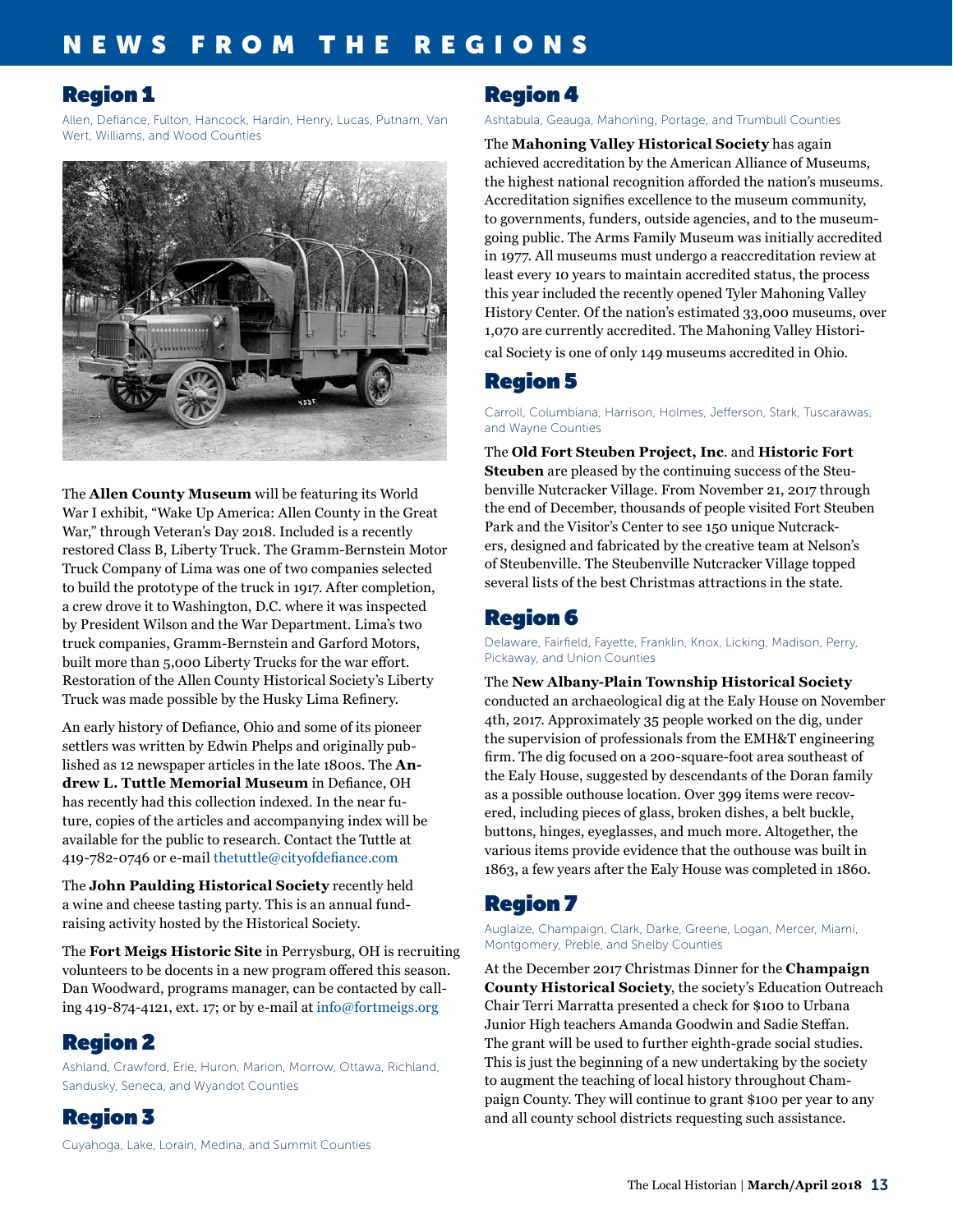## Region 8

Adams, Brown, Butler, Clermont, Clinton, Hamilton, Highland, and Warren Counties



The **Clinton County History Center**'s Creeping Baby has become an international traveler! Creeping Baby is part of the collection of the Clinton County History Center, and is an automaton, or a clockwork doll, patented in 1871. When she is wound-up she will creep, turning her head from side to side.

In April 2015, the Center was contacted by DASA Arbeitswelt Ausstellung (World of Work Exhibition Center) in Dortmund, Germany. They were planning an exhibit on "man-machines-robots," and requested a loan of the doll to be part of this exhibit, running from November 2015 to September 2016. This exhibit was then sent to Parque de las Ciencias in Granada Spain for display from February 2, 2017 to June 2018. In July 2018, the exhibit will travel to the Cosmocaixa Museum in Barcelona, where Creeping Baby will be on display until February 2019.

## Region 9

Athens, Gallia, Hocking, Jackson, Lawrence, Meigs, Pike, Ross, Scioto, and Vinton Counties

## Region 10

Belmont, Coshocton, Guernsey, Monroe, Morgan, Muskingum, Noble, and Washington Counties

### In 100 words or less, do you have outstanding news to share about your organization?

Please email it to your regional representative for the next issue of *The Local Historian*.

Contact information for the representatives in your region is on page 2 of this issue. Of course, you are welcome to forward your news directly to the editor of *The Local Historian* at bhedler[@ohiohistory.org.](mailto:arohmiller%40ohiohistory.org?subject=) Rather than serving as a calendar of events, items for "News from the Regions" are chosen to inspire, connect, and educate the Alliance's members all over Ohio and celebrate notable and imitation-worthy accomplishments of Alliance members.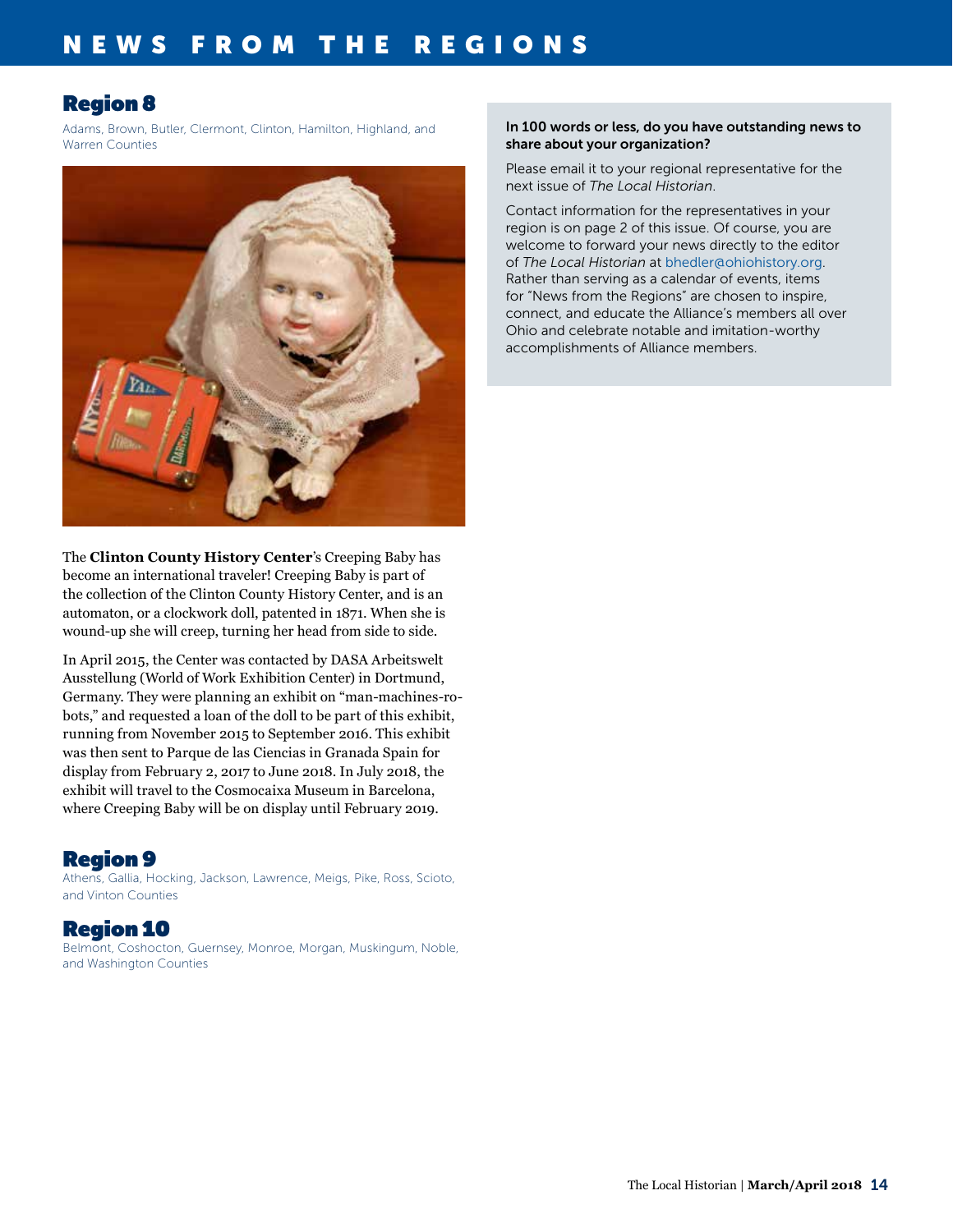## MEMBERS

### Welcome New Members

*Joined between December 20, 2017 and February 21, 2018*

**ORGANIZATIONS** 

Licking County Library, *Newark* Main Street Wilmington,

*Wilmington*

### Thank You Renewing Members

*Renewed between December 20, 2017 and February 21, 2018*

| <b>INDIVIDUALS</b>                                    |                                                               |                                                      |                                                         |
|-------------------------------------------------------|---------------------------------------------------------------|------------------------------------------------------|---------------------------------------------------------|
| JoAnn Bertram, Cincinnati                             | Rosalie Frazier, Columbus                                     | Marsha Friend, Columbus                              | Ronald I. Marvin, Kenton                                |
| <b>ORGANIZATIONS</b>                                  |                                                               |                                                      |                                                         |
| Brimfield Historical Society, Kent                    | Erie County Historical Society,<br>Sandusky                   | Lakeside Heritage Society Inc.,<br>Lakeside          | Richfield Historical Society,<br>Richfield              |
| Carlisle Area Historical Society,<br>Carlisle         |                                                               |                                                      |                                                         |
|                                                       | Fairport Harbor Historical Society,<br><b>Fairport Harbor</b> | Licking County Historical Society,<br>Newark         | <b>Richland County Historical</b><br>Society, Mansfield |
| Carroll Area Historical Society,<br>Carroll           |                                                               |                                                      |                                                         |
|                                                       | Franklinton Historical Society,<br>Columbus                   | Lorain County Historical Society,<br>Elyria          | Sebring Ohio Historical Society,<br>Sebring             |
| Central Insurance Fire Museum.<br>Van Wert            |                                                               |                                                      |                                                         |
|                                                       | Glendale Heritage Preservation,<br>Cincinnati                 | Mahoning Valley Historical<br>Society, Youngstown    | The Castle Historic House<br>Museum, Marietta           |
| <b>Clermont County Historical</b><br>Society, Batavia |                                                               |                                                      |                                                         |
|                                                       | <b>Guernsey County Historical</b><br>Society, Cambridge       | Metamora Area Historical Society,<br>Metamora        | The John P Parker Historical<br>Society, Ripley         |
| Coleraine Historical Society Inc.,<br>Cincinnati      |                                                               |                                                      |                                                         |
|                                                       | Heritage Avon Lake, Avon Lake                                 | Montgomery Historical Society,                       | Westwood Historical Society,<br>Cincinnati              |
| Crosby Township Historical                            | Indian Hill Historical Society,                               | Montgomery                                           |                                                         |
| Society, Harrison                                     | Cincinnati                                                    | New Washington Historical<br>Society, New Washington |                                                         |
|                                                       |                                                               |                                                      |                                                         |
| Dayton Police History<br>Foundation, Inc., Dayton     | Jackson Township Historical<br>Society, Massillon             |                                                      |                                                         |
|                                                       |                                                               | Perrysburg Area Historic Museum,                     |                                                         |
| Decorative Arts Center of Ohio,<br>Lancaster          | Lake County Historical Society,<br>Painesville                | Inc., Perrysburg                                     |                                                         |

Museum of Hispanic and Latino

Cultures, *Lorain*

## CALENDAR

### MARCH 10:

Region 5 and 8 meetings. For more information, see page 10.

Region 6 and 7 Ohio History Day contests. For more information, see page 9.

### MARCH 17:

Region 6 and 9 meetings. For more information, see page 10.

Region 8 Ohio History Day contest. For more information, see page 9.

### MARCH 24:

Region 7 and 10 meetings. For more information, see page 10.

### APRIL 7:

Region 1 and 3 meetings. For more information, see page 10.

Region 4 and 5 Ohio History Day contests. For more information, see page 9.

### APRIL 14:

Region 2 and 4 meetings. For more information, see page 10.

### APRIL 15:

Ohio Museum's Association Annual Conference. For more information, see page 11

### APRIL 17:

Tax Day! Final Day to Donate your Refund to the Ohio History Fund!

### APRIL 19:

Friends of the Ohio Governor's Residence and Heritage Garden (FOGRHR)

Speaker Series: Ian Adams talk at the Ohio History Center. For more information, see page 12.

### APRIL 21:

Ohio History Day State and Youth Contests. For more information, see page 9.

### MAY 5:

"How to Write a Good Grant," session, Westlake Historical Society. For more information, see page 6.

#### MAY 31:

Deadline for NEH Common Heritage Grants. For more information, see page 12.

### JUNE 4 :

AASLH Webinar: Is Your Museum Grant Ready? For more information, see page 10.

### JULY 23 :

Friends of the Ohio Governor's Residence and Heritage Garden (FOGRHR) Speaker Series: Noel Kinsbury talk at Franklin Park Conservatory For more information, see page 12.

### JULY 25-AUGUST 5:

WWI Commemoration at Ohio State Fair. For more information, see page 9.

### SEPTEMBER 20:

Friends of the Ohio Governor's Residence and Heritage Garden (FOGRHR) Speaker Series: William Hershey and John Green talk at the Ohio History Center. For more information, see page 12